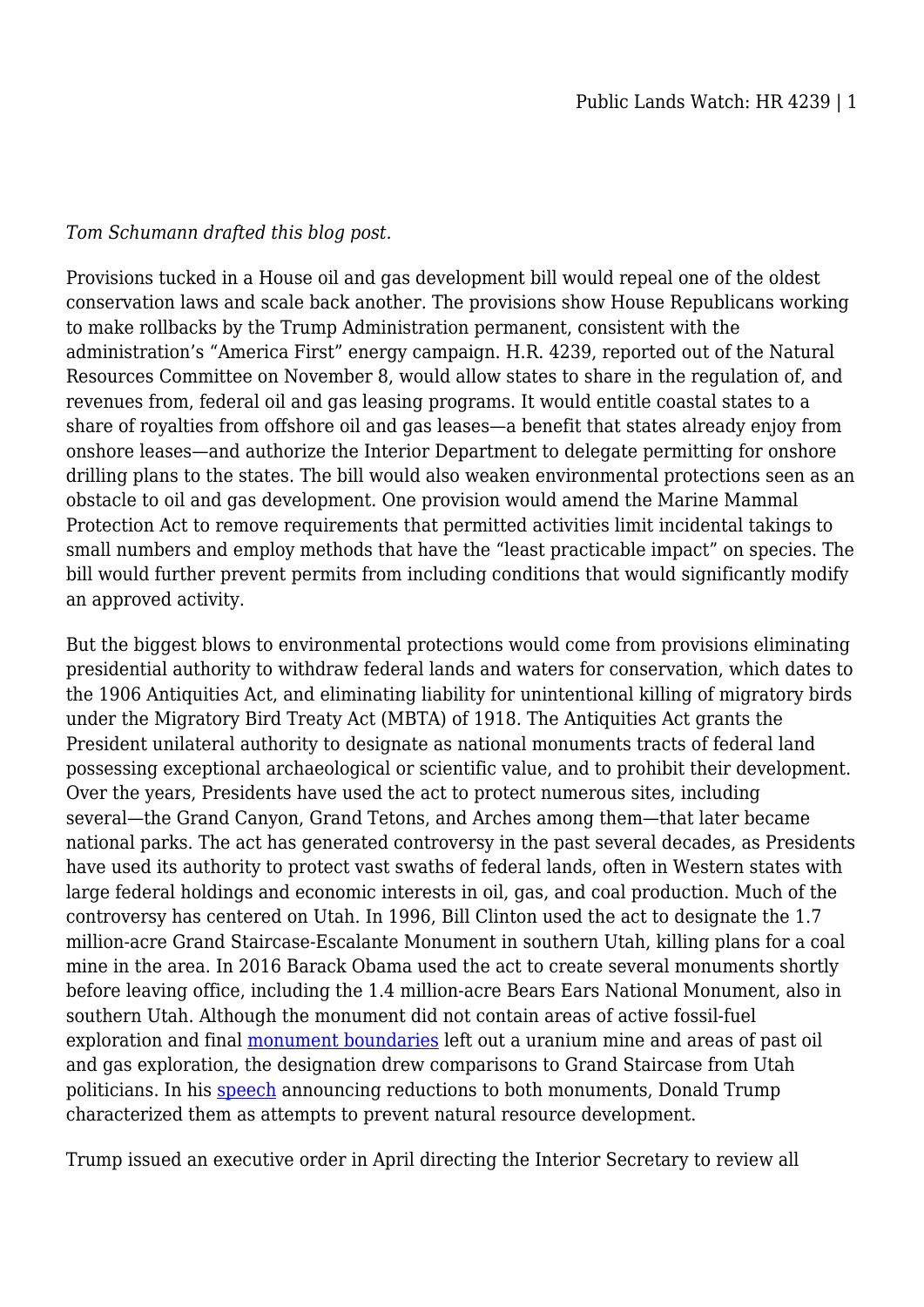designations from Grand Staircase onwards and recommend reductions. The order provoked a [legal](http://scholarship.law.berkeley.edu/facpubs/2829/) [debate](https://www.aei.org/wp-content/uploads/2017/03/Presidential-Authority-to-Revoke-or-Reduce-National-Monument-Designations.pdf) on the scope of authority granted by the act's broad language. Does it allow Presidents to rescind or reduce the size of monuments designated by their predecessors? Does it allow them to designate areas that possess outstanding aesthetic and natural value, or only archaeological sites? Trump's decision to shrink Grand Staircase (by roughly 50%) and Bears Ears (by 85%) has shifted this debate to the courts, as environmental groups immediately [sued](https://earthjustice.org/sites/default/files/files/Bears%20Ears%20complaint.pdf) to stop it.

H.R. 4239 would go a step further than ratifying presidential authority to rescind or reduce monuments. The bill would require an act of Congress to set aside any new national monuments, although it would leave existing monuments untouched. It would also eliminate the President's authority to withdraw areas of the Outer Continental Shelf (OCS) from oil and gas leasing. The 1953 Outer Continental Shelf Leasing Act (OCSLA), which governs oil and gas development of the OCS, contains a provision similar to the Antiquities Act, which grants the President discretion to withdraw areas of the OCS from leasing but does not state whether withdrawals may be permanent. Obama used the provision to permanently withdraw around 170 million acres of the OCS, the vast majority adjacent to Alaska. In an April executive order, Trump reversed all of those withdrawals, except the one covering Alaska's salmon-rich Bristol Bay, and directed the Interior Secretary to include the OCS off Alaska in a new five-year leasing plan under OCSLA. H.R. 4239 would ratify Trump's reversals and prohibit future withdrawals of the OCS by the President under OCSLA. It would also prevent protection of offshore areas under the Antiquities Act. (Seven marine national monuments have been designated under the Antiquities Act.) It would leave in place the National Marine Sanctuaries Act, but that statute is procedurally cumbersome and does not preclude oil and gas leasing.

An amendment inserted during committee markup would amend the MBTA to clarify that its misdemeanor provisions do not apply to incidental, or unintentional, taking or killing migratory birds. The MBTA criminalizes both taking and killing of migratory birds, but does not indicate what, if any, state of mind is required to establish misdemeanor culpability. Circuit courts are split on whether the terms implicitly require intent—that is, purpose or knowledge—or imply strict liability, requiring no state of mind for misdemeanor culpability. (Felony convictions require purpose or knowledge.) The Second Circuit has applied strict liability to the taking or killing of migratory birds. The Eighth and Ninth Circuits have interpreted the term "take" to apply only to intentional acts such as hunting. The Fifth Circuit recently adopted the latter interpretation, in holding that Citgo was not culpable for the deaths of several dozen birds that landed on uncovered oil wastewater tanks. Energy production causes a large number of [incidental takings:](https://www.fws.gov/birds/bird-enthusiasts/threats-to-birds.php) oil wastewater pits kill between half